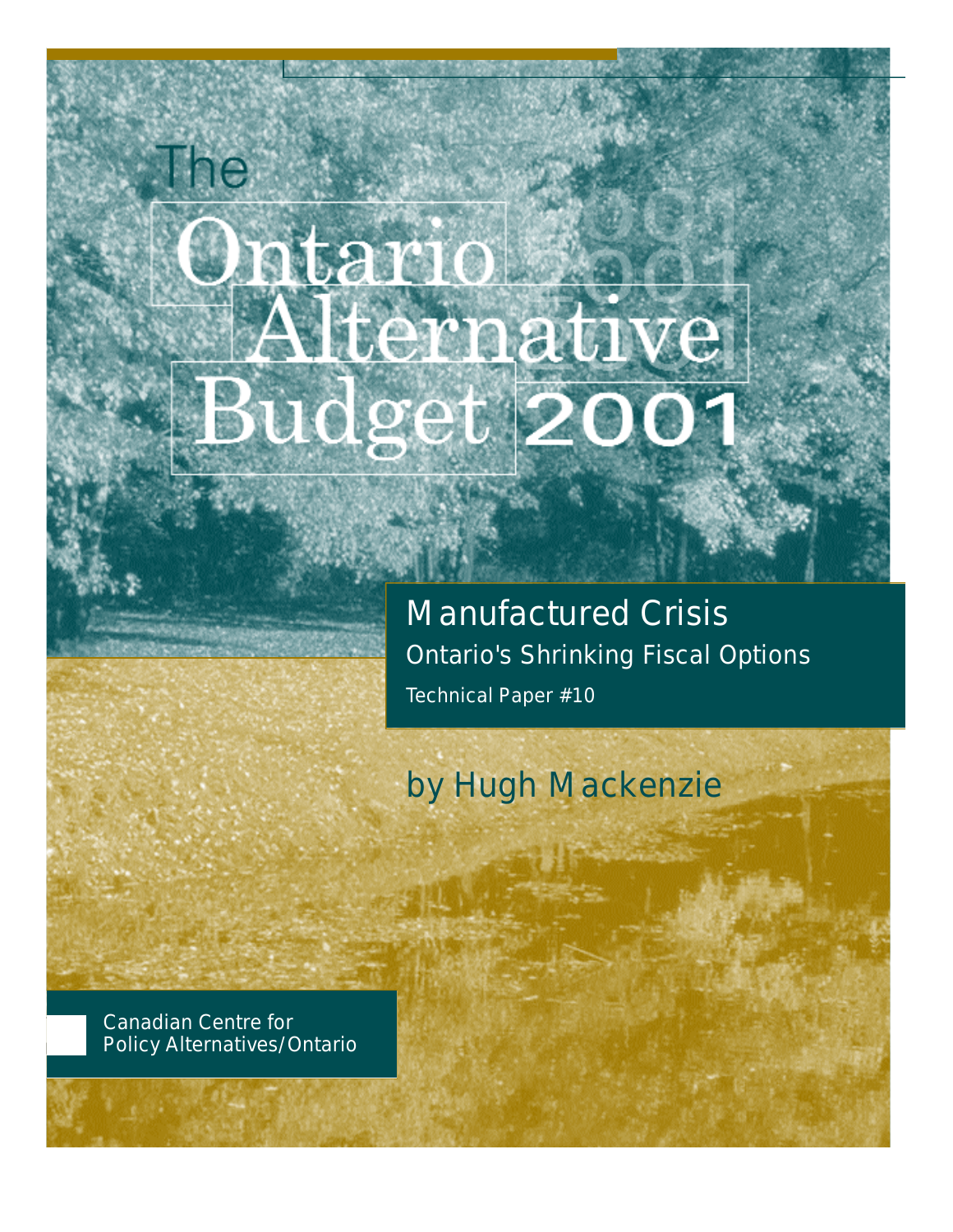## Manufactured Crisis Ontario's Shrinking Fiscal Options in 2001

By Hugh Mackenzie

Ontario Alternative Budget A project of the Canadian Centre for Policy Alternatives Technical Paper #10 April, 2001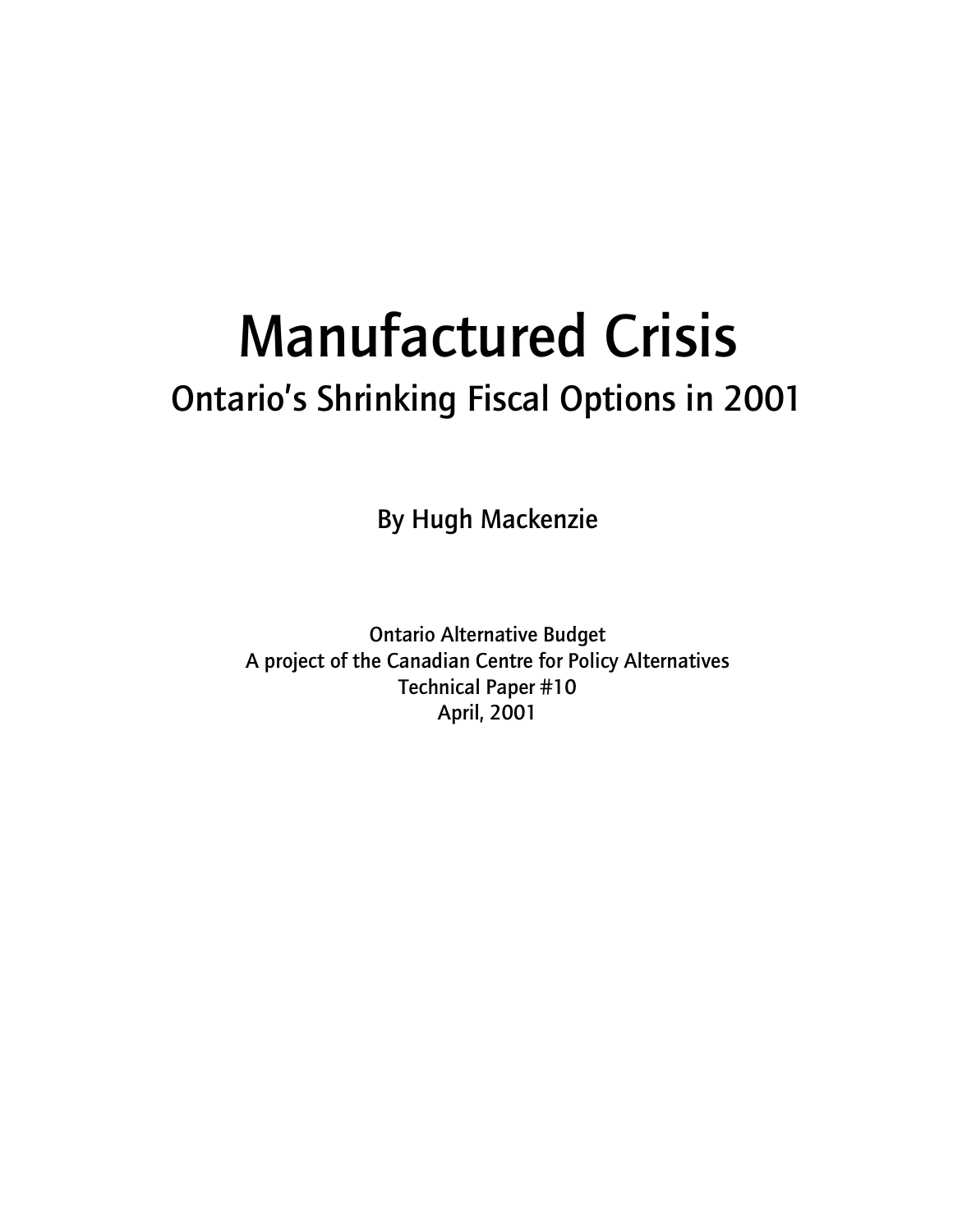### I. Origins

billion by next fiscal year.

Everyone but the Harris Government predicts that Ontario will have a budget deficit for 2001-2002. If they stick with their plans, it could reach \$2 billion by next fiscal year.

Far from the rosy picture presented by then-Finance Minister Ernie Eves last fall in his Economic Statement swan song, Ontario comes to the end of five years of

unprecedented export-led economic expansion with a weakened revenue base, a substantial backlog of unmet needs for public services, and virtually no fiscal room to manoeuvre.

What has caused the turnaround?

• an abrupt downturn in economic activity in the United States which has spread quickly

through the auto and high-tech sectors in Ontario;

- underestimating the problem by producing economic forecasts designed more to justify the Harris Government's political decisions than to serve as a guide to fiscal planning; and
- a tax cut program that used up the revenue benefits from economic expansion and continues to dig Ontario into

a fiscal hole as the economy slows down.

The Government initially attempted to ignore the economic warning signs. Then, as the bad news south of the border became impossible to ignore, the Government joined the chorus of pundits whistling in the dark as they claimed Ontario could avoid the impact of a US eco-

nomic slowdown.

When it became clear that the Ontario economy had already begun to slow down, the Government responded with:

- dire warnings about a crisis in govern ment spending;
- threats of yet an other round of pun ishing spending cuts; and
- a renewed pledge of allegiance to tax cuts as the solution to all problems.

Ontario does not have an *expenditure* problem. Provincial public spending has dropped dramatically as a share of GDP since the Government was elected. Ontario has a *revenue* problem – a revenue problem directly attributable to its ill-advised program of deficit-financed tax cuts.

Everyone but the Harris Government predicts that Ontario will have a budget deficit for 2001- 2002. If they stick with their plans, it could reach \$2

2 Manufactured Crisis Technical Paper #10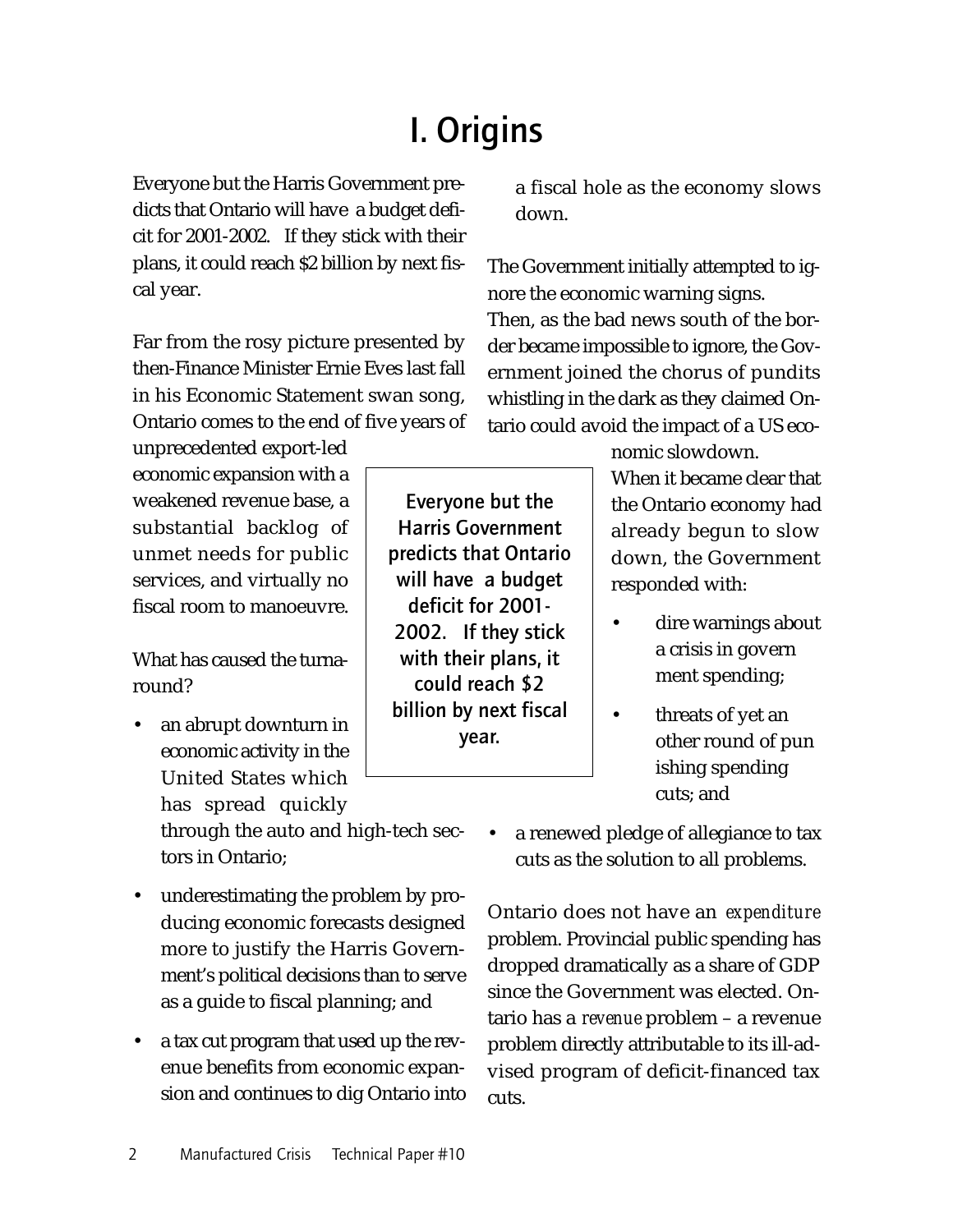### II. The tax cut fiscal swamp.

Ontario's current fiscal predicament is directly attributable to the Harris Government's decisions, in every budget from the beginning of its first mandate, to proceed with substantial tax cuts in the face of a budget deficit.

#### The tax cut legacy

Personal income and corporate tax cuts

have consumed \$35 billion in revenue since the Harris Government was elected in 1995, and now reduce provincial revenue by more than \$12 billion a year.

• Personal income tax cuts implemented to date will have reduced revenue by a cumulative total of over \$27 billion by the end of fiscal year 2000-1 and in fiscal year 2000-1 will

have reduced annual revenue by \$9.5 billion.

• Corporate tax cuts have reduced revenue by a cumulative total of over \$8 billion – an annual rate of \$2.8 billion in 2000-1.

Ontario does not have an expenditure problem. Provincial public spending has dropped dramatically as a share of GDP since the Government was elected. Ontario has a revenue problem – a revenue problem directly attributable to its illadvised program of deficit-financed tax cuts.

Maturing tax cut promises

The full impact of the tax cuts announced in the year 2000 is not captured in fiscal year 2000-1.

• \$2.4 billion of the \$5.2 billion annual cost of the tax cuts announced in the 2000-1 budget is delayed until the 2001-2 fiscal year — \$1.4 billion in per-

> sonal income tax cuts; \$1 billion in other cuts.

- The full-year cost of the additional cut in capital gains tax in clusion rate to 50%, implemented in the Federal Fall Mini-Budget, will cost Ontario an addi tional \$770 million.
- The introduction of full indexing into the Ontario tax sys tem will make in come tax revenue

less responsive to economic growth.

Promised tax cuts still to come

Previously announced tax cuts that have not yet been implemented pose a further fiscal threat.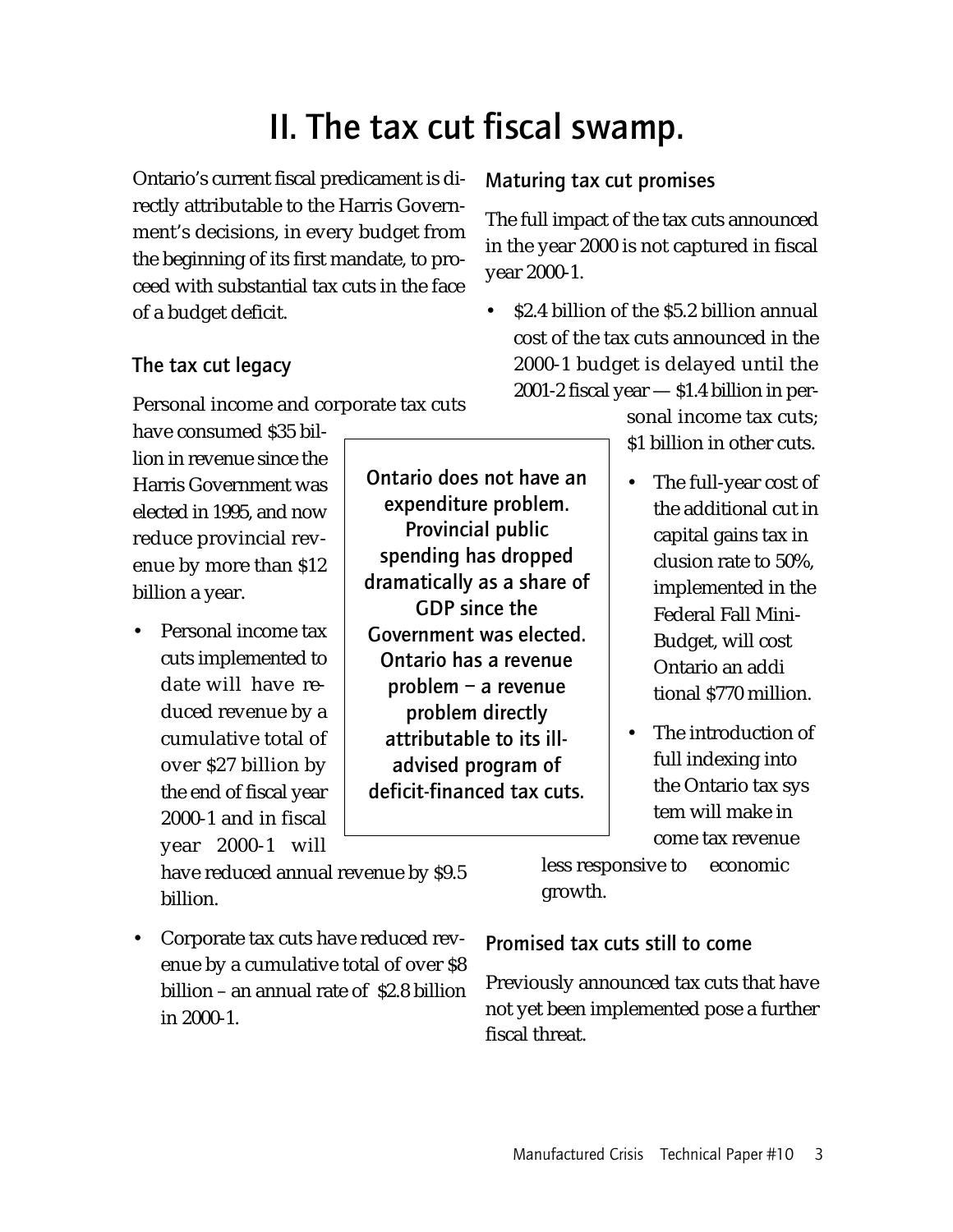- The remainder of the 20% personal income tax cut promised in the 1999- 2000 budget. The announced value of these cuts in 1999-2000 was \$4 billion, approximately half of which has been implemented (not counting the impact of indexing). If indexing is counted against the tax cut promise, the cut is roughly 2/3 complete; if indexing is not counted, the cut is approximately half complete.
- Completion of announced corporate tax reductions to 4% for small business (currently 6.5%, down from 9.5%) and to 8% for all other businesses (currently 14% general, 12% manufacturing and processing, down from 15.5% general, 13.5% manufacturing and processing). <sup>1</sup>

revenue by a further \$3.5 to \$4 billion.

• Completion of the promised reductions in the provincially determined education portion of residential and commercial/industrial property taxes.

Residential education property taxes were reduced by 10% in the 1999 budget, with a further 10% still to come, at an additional cost of \$250

> million, for a total of \$500 million.

> Commercial and industrial property taxes above the provincial average were to be phased down to the provincial average, beginning in the 1998 budget and ending in 2005, with the difference being reduced by 12.5% per year. The 2001-2 impact of this phase-in will be approximately \$65 million.

The scheduled reductions in the small business rate will result in a revenue loss of an additional \$50 million in 2001-2. Full implementation of the small business cuts will reduce revenue by a total of more than \$200 million, compared with revenue after the 2000-1 budget cuts. Full implementation of the general corporate tax rate cuts (not yet scheduled) will reduce

Both of these changes would show up in the provincial budget in the form of education spending increases.

By the time the promised program has been implemented, the revenue loss from the Harris Government's tax cuts will exceed a staggering \$20 billion a year, more than 20% of current revenues.

Ontario's current fiscal predicament is directly attributable to the Harris Government's decisions, in every budget from the beginning of its first mandate, to proceed with substantial tax cuts in the face of a budget deficit.

<sup>1</sup> These tax rates put Ontario among the lowest-tax jurisdictions in North America—a measure of the government's success in its own race to the bottom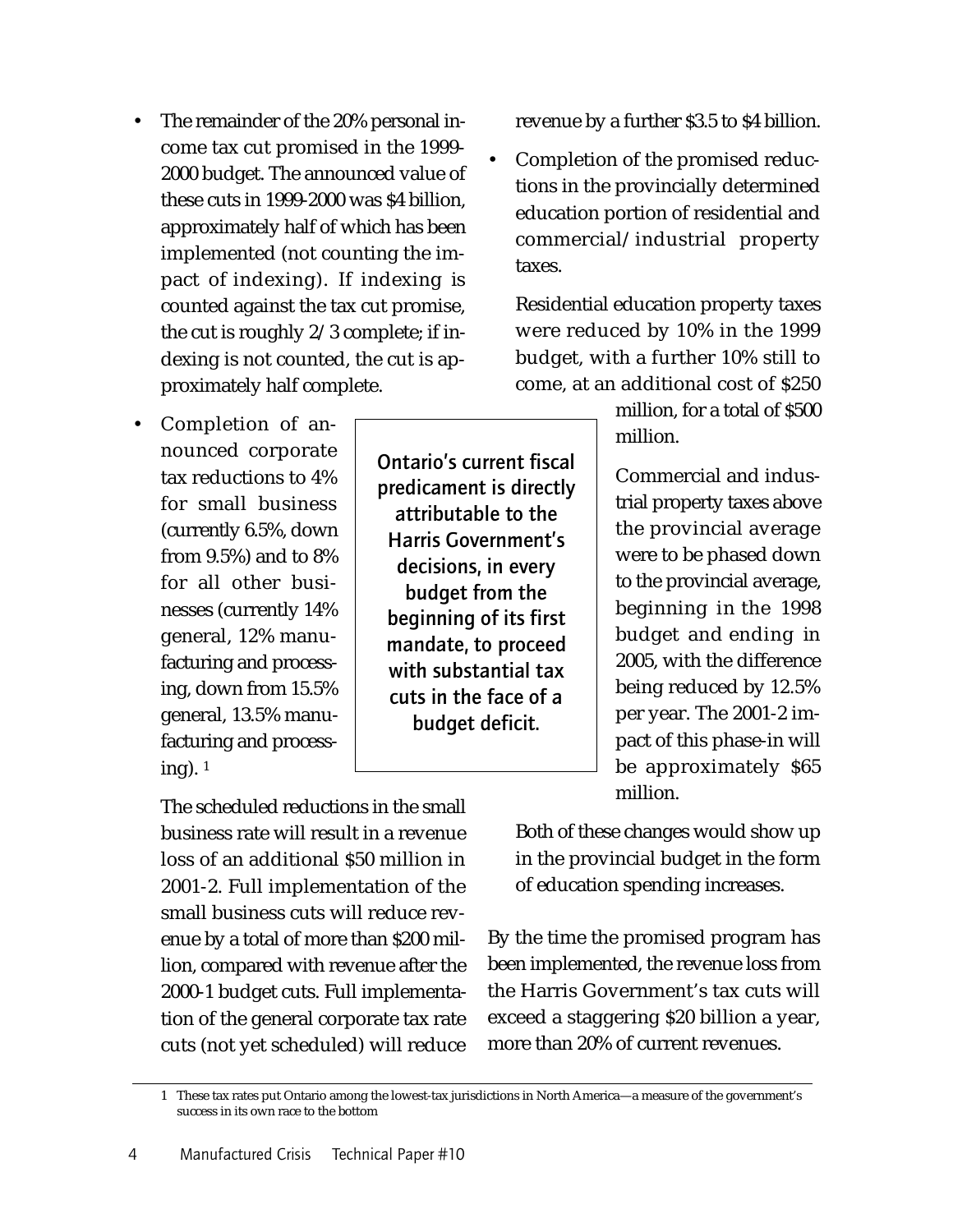#### Economic slowdown / recession

The projections used for economic growth in then-Finance Minister Ernie Eves' November Economic Statement have already been discarded. Even the most optimistic commentators now believe that economic growth will be dramatically lower than had been forecast last fall. From 3.1% at budget time last year, the Government's own forecasts have been revised downwards first to 2.8% and then to 2.6%.

By the end of March, the most optimistic forecasts are for 2% growth for Canada; 1.5% for Ontario; other forecasts are as low as 1.2% for Canada; less than 1% for Ontario.

These changes spell potential disaster for the Harris Government's fiscal strategy. That strategy has been a kind of Ponzi game, in which commitments are

made and tax cuts promised that can only be met if Ontario's unprecedented exportled growth continues unabated.

The deteriorating economy is proving what the Government's overheated tax cut rhetoric would never acknowledge. Ontario's economic boom, and the fiscal

By the time the promised program has been implemented, the revenue loss from the Harris Government's tax cuts will exceed a staggering \$20 billion a year, more than 20% of current revenues.

buoyancy that it created, was generated by unprecedented growth in the United States and will follow the US economy into a slowdown just as it followed it upwards into a boom.

Like the courtiers in the fable of the emperor with no clothes, the Government's tax cut cheerleaders – including its

> newly-minted Minister of Finance – repeat the mantra that Ontario's tax cuts are responsible for this province's economic performance in the face of obvious and easily accessible evidence to the contrary.

Let's look at some facts.

• In 1999, goods and services exported to the United States made up more than

**46%** of Ontario'seconomy. By contrast, the corre sponding figure for 1995 was 36%.<sup>2</sup>

• Over the period since the Harris Government was elected in 1995, the dollar value of export growth is **80%** of the dollar value of Ontario's growth in GDP.

<sup>2</sup> In 1995, exports to the U.S. amounted to \$118.3 billion; nominal GDP was \$327.2 billion. In 1999, exports to the U.S. were \$182.8 billion; nominal GDP was \$396.8 billion. Source: Ontario Economic Accounts, 1996 and 2000, Ontario Ministry of Finance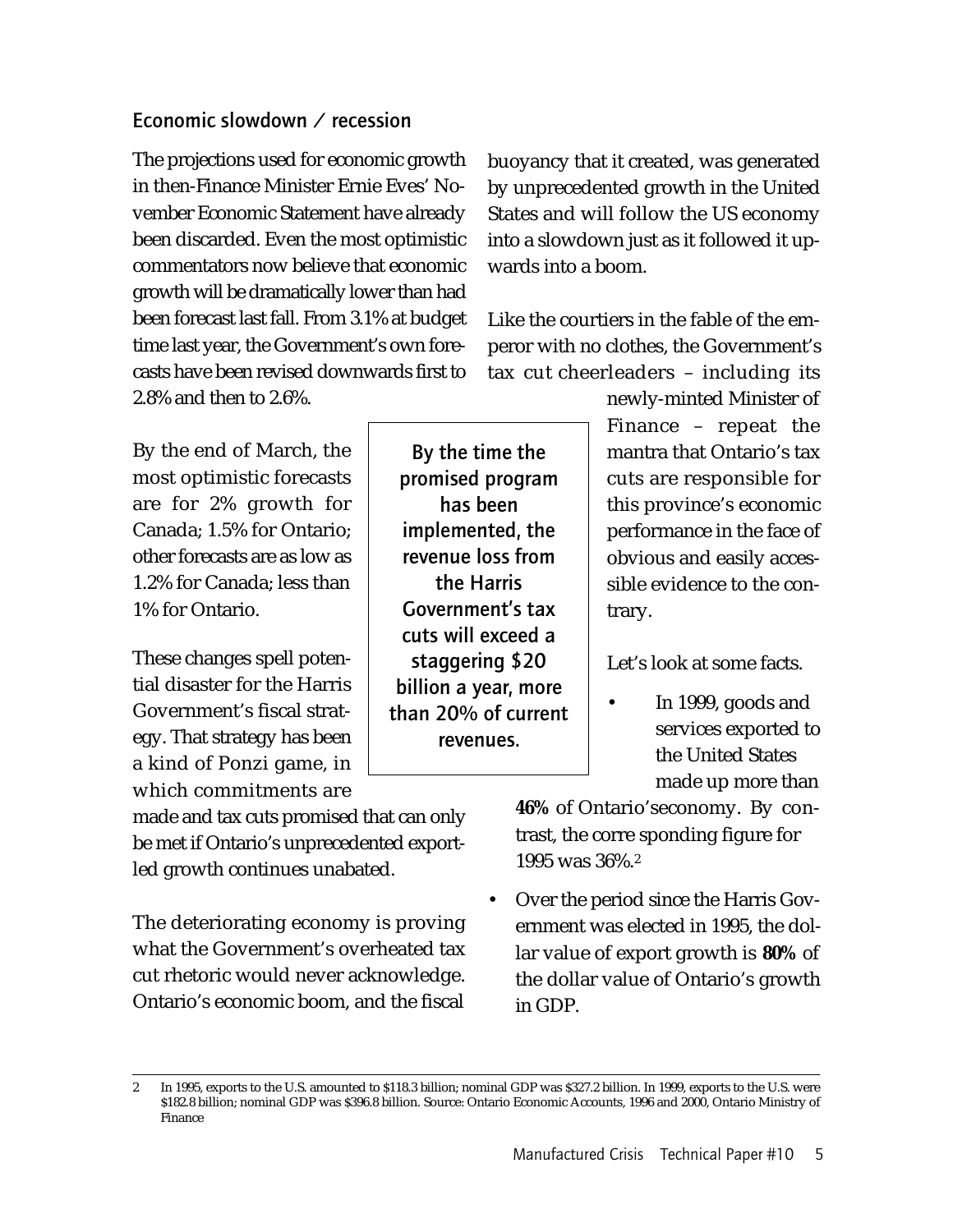The Government points to consumer spending as evidence that this province's growth is internally generated. Of course, there has been growth in consumer spending over that period. It would be bizarre if export-induced growth at the rate Ontario has experienced in the past 5 years did not induce growth in consumption. This issue is not whether or not there has been consumption growth, but rather what has been the driving force behind that growth.

Despite the fact that exports have been by far the dominant stimulus to the Ontario economy since 1995, the Harris Government persists in attributing Ontario's growth to its tax cuts.

The Harris personal income tax cuts had reached \$6 billion a year by 1999. Exports to the US grew by \$64.5 billion over the same 1995 to 1999 period Don't confuse us with facts, the Government says. We know what we believe.

If the Government had not acted on its economic growth fantasy, its misplaced belief in the value of its tax cuts would be nothing more than fodder for some future political debate. Unfortunately for Ontario's fiscal health, however, the Government did act on its fantasy.

On the strength of its misplaced belief in tax cuts, the Harris Government spent the fiscal dividend earned from Ontario's export growth, in advance. It adopted an irresponsible fiscal strategy that left no room to accommodate a slowdown. It ignored clear signs that the economy was slowing down.

As a result, at the end of five years of unprecedented economic growth, Ontario is confronting a potentially significant revenue shortfall.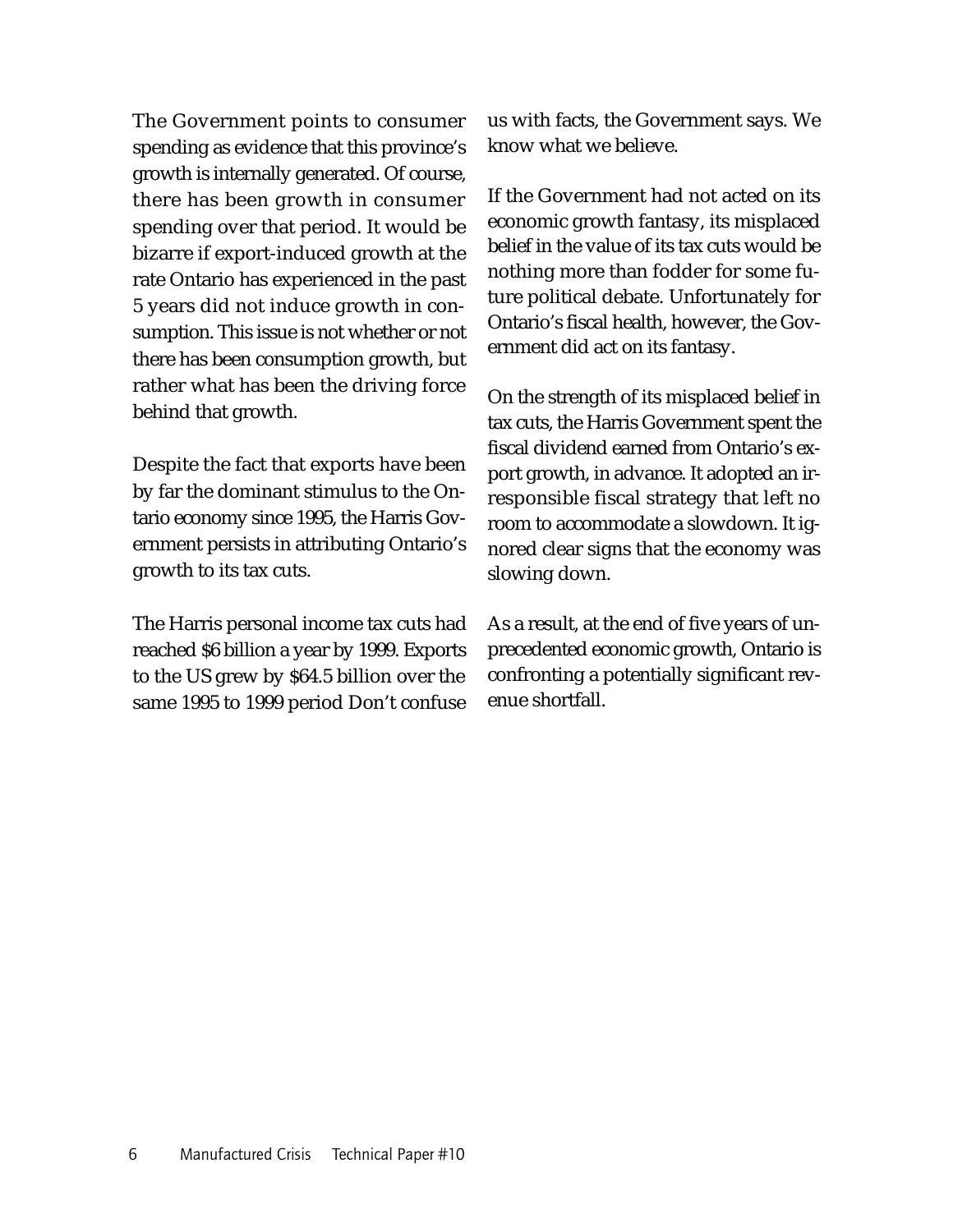### III. The economy and Ontario's fiscal prospects: analysis

To test the impact of Ontario's changing short-term economic prospects on the province's fiscal situation in 2000-1, 2001- 2 and 2002-3 were analyzed under four economic scenarios and two fiscal scenarios

#### Economic scenarios

- In the first economic scenario, revenues and expenditures were projected based on the "*current Government forecast* "of 2.6% growth for 2001 as revealed in the Ministry of Finance briefing of the Ontario Standing Committee on Finance and Economic Affairs.
- The "*average of current private forecasts*" scenario is based on current

forecasts of 2% growth for Canada for 2001, with a modest recovery in 2002.

• The "*pessimistic private sector*" scenario is based on a forecast of 1.2% growth for Canada in 2001, with a modest recovery in 2002.

#### Fiscal scenarios

• In the *status quo – no tax cuts beyond 2000* fiscal scenario, tax cuts that have already been implemented, but have not yet had their full impact on Ontario revenue, are assumed to continue. For example, a number of the cuts announced in the 2000-1 budget will not have their "full-year" impact until 2001-2. In addition, the indexing of income tax parameters will have an

#### **Table 1**

| <b>Forecast Scenario</b>   |             | 2001 | 2002 | 2003 |
|----------------------------|-------------|------|------|------|
| Current Government         | Real Growth | 2.6% | 3.0% | 3.0% |
|                            | Inflation   | 2.6% | 2.0% | 2.0% |
| Average of current private | Real Growth | 1.6% | 2.5% | 3.0% |
|                            | Inflation   | 2.0% | 2.0% | 2.0% |
| Low range, current private | Real Growth | 1.1% | 1.9% | 3.0% |
|                            | Inflation   | 2.0% | 2.0% | 2.0% |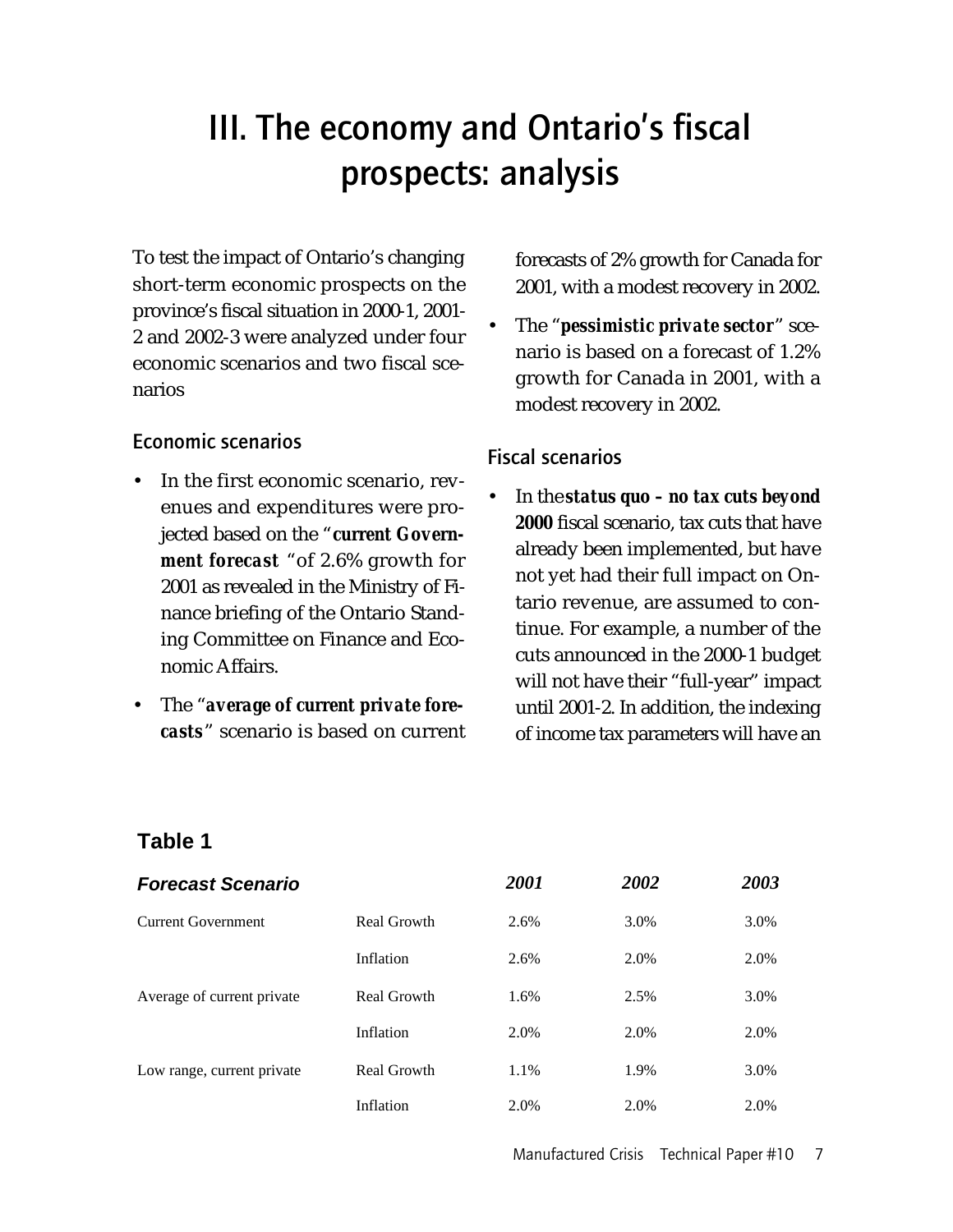on-going impact on income tax revenue growth even without further Personal Income Tax changes.

• In the *complete promised 2nd term tax cuts* fiscal scenario, it is assumed that all previously announced tax cuts will continue to be implemented on the announced schedule. Where no schedule has been announced, it is assumed that implementation will take place over the remaining two years of the Government's mandate.

The details of the tax assumptions in the fiscal scenarios are discussed above. The assumptions behind the three economic scenarios are summarized in Table 1.

In all scenarios, program spending is assumed to increase at the rate of inflation. As a result, the scenarios are essentially neutral with respect to inflation. Interest rates are assumed to be unchanged. No assumption is made about a response in social services costs to an economic downturn.

These scenarios were simulated in a model of the Ontario budget. The results are detailed in Appendix 2 and Appendix 3.



### 2001-2002 SURPLUS/ (DEFICIT)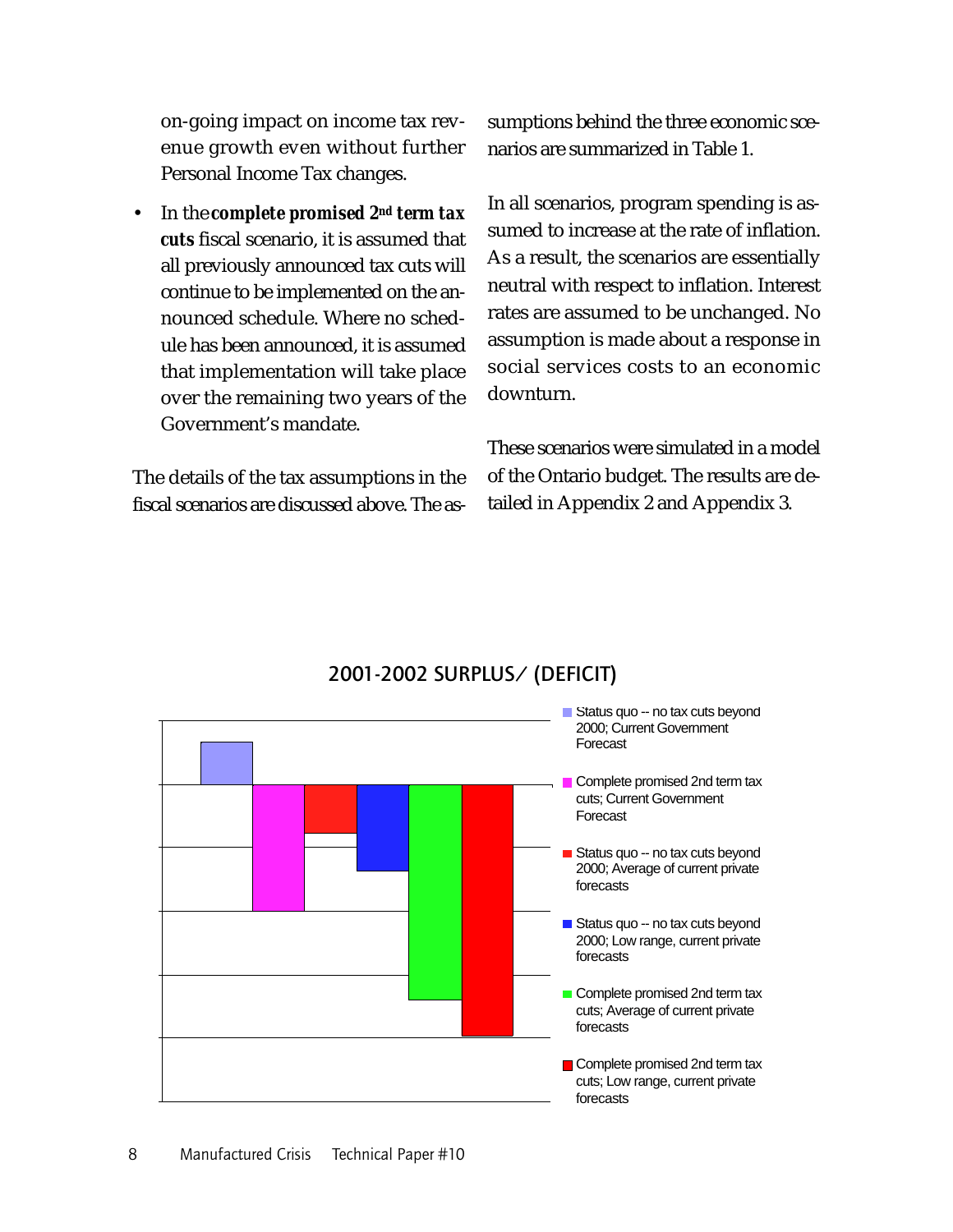Results – tax cuts lead to a deficit in all growth scenarios

No matter what assumption is made about economic growth, a deficit will be inevitable if the Harris Government does not suspend further tax cuts.

- With growth at the rate currently forecast by the Government, proceeding with previously announced tax cuts will result in a \$1 billion deficit in 2001-2.
- At the average of current private sector growth rates, proceeding with the tax cuts will produce a deficit of approximately \$1.7 billion in 2001-2.
- If growth falls into the low range of current private sector forecasts, the deficit will rise to close to \$2 billion.

Suspending the tax cuts would produce a budget turnaround of \$1.3 billion to \$1.4 billion in 2001-2, under each scenario.

### IV. Conclusion

As economic events have overtaken it, the Harris Government has begun working furiously to spin Ontario's fiscal situation as a spending problem.

However, an examination of the facts demonstrate clearly that what we have is a revenue crisis, not a spending crisis. What's more, this is a manufactured crisis, brought on by the Government's own tax cut decisions, by its own fiscal irresponsibility.

Ontario's tax cut decisions have cost Ontario \$35 billion in foregone revenue already. The accumulated cost is now building at a rate of over \$12 billion a year. Carrying on with Ontario's tax cut program will reduce revenue still further, resulting in a deficit of between \$1 billion and \$2 billion in 2001-2.

More important, Ontario continues to pay the price for six years of neglect of public services and public infrastructure - neglect driven by the Government's tax cut myopia. Now it has managed to deprive itself, and any future provincial government, of \$20 billion a year to deal with these problems.

Like the hapless man who feels better when he stops banging his head against the wall, however, Ontario's fiscal situation will be on the road to recovery as soon as the Government stops spending money we don't have, on tax cuts that we don't need.

Hugh Mackenzie is Research Director for the United Steel Workers of America and Co-Chair of the Ontario Alternative Budget Working Group. He is on the National Board of the Canadian Centre for Policy Alternatives. He can be reached at (416) 544-5970; Fax (416) 487-9308; email hmackenzie@uswa.ca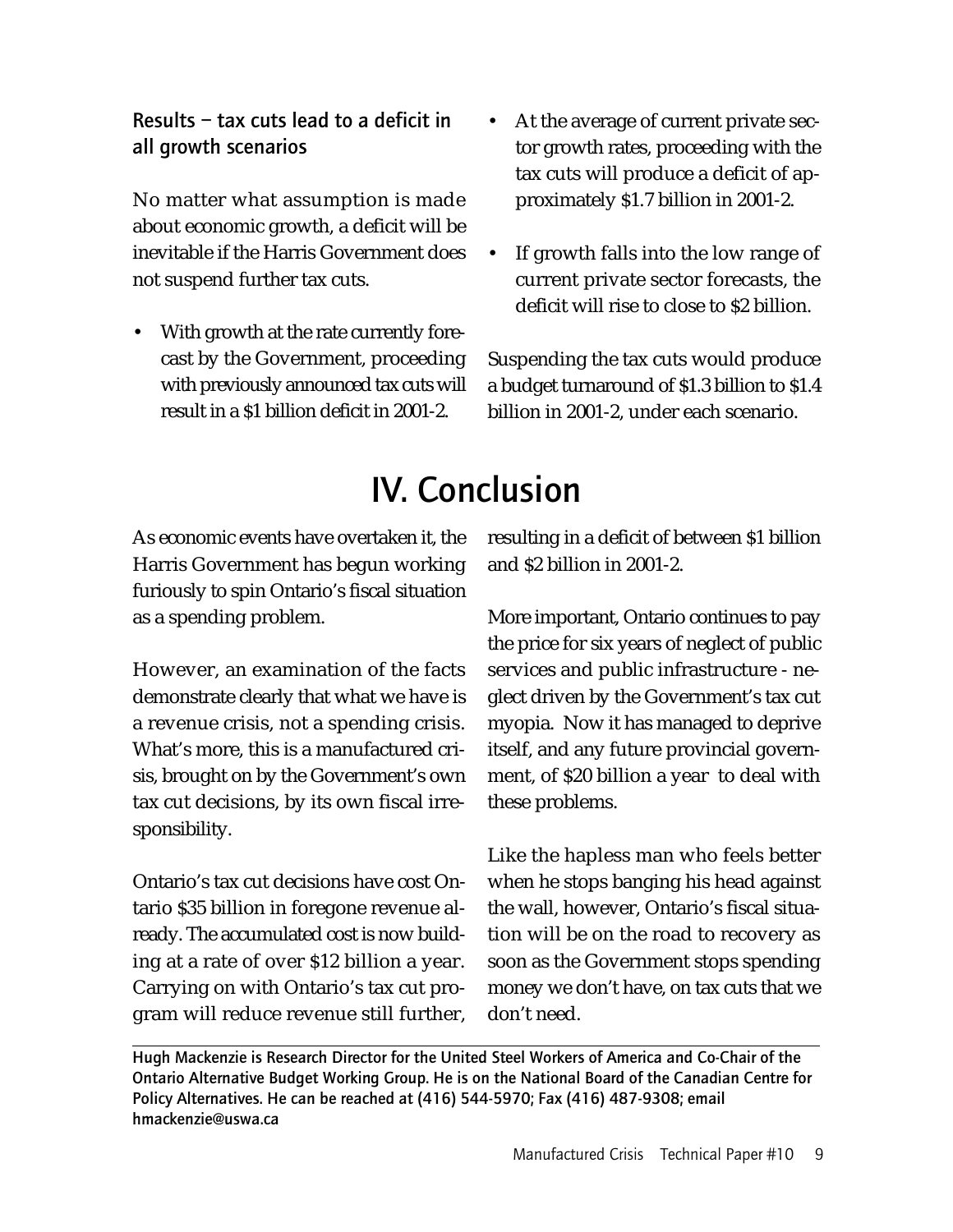### **Appendix 1 – GDP Growth and Export Growth**



**Ontario's International exports, % of GDP growth, 4 quarter moving average**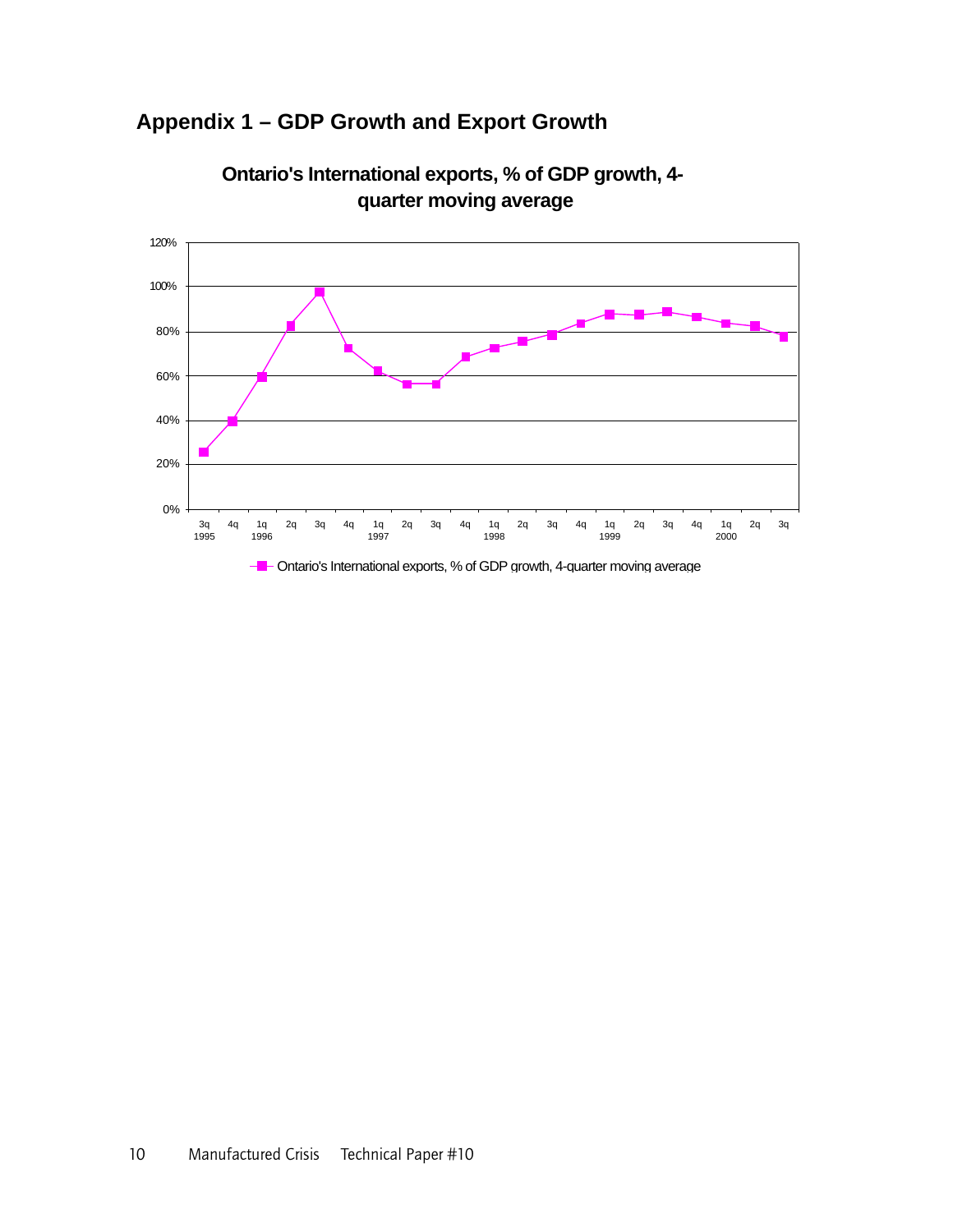| Appendix 2 - Summary of fiscal options, 2001-2 budget                      |                  |        |         |          |
|----------------------------------------------------------------------------|------------------|--------|---------|----------|
|                                                                            |                  |        |         |          |
| Status quo - no tax cuts beyond 2000; Current Government Forecast          |                  |        |         |          |
|                                                                            | 1999-0           | 2000-1 | 2001-2  | 2002-3   |
| Program + capital                                                          | 52.412           | 53,107 | 54,411  | 55,459   |
| <b>Public Debt Interest</b>                                                | 8,977            | 8,910  | 9,134   | 8,934    |
| <b>Total Revenue</b>                                                       | 63,931           | 64,218 | 65,671  | 68,177   |
| Budget Deficit (-) / Surplus (+)                                           | 668              | 1,411  | 336     | 1,994    |
|                                                                            |                  |        |         |          |
| Complete promised 2nd term tax cuts; Current Government Forecast           |                  |        |         |          |
| Program + capital                                                          | 1999-0<br>52,412 | 2000-1 | 2001-2  | 2002-3   |
| <b>Public Debt Interest</b>                                                |                  | 53,107 | 54,602  | 55,654   |
|                                                                            | 8,977            | 8,910  | 9,134   | 9,011    |
| <b>Total Revenue</b>                                                       | 63,931           | 64,218 | 64,531  | 65,813   |
| Budget Deficit (-) / Surplus (+)                                           | 668              | 1.411  | (995)   | (642)    |
| Status quo - no tax cuts beyond 2000; Average of current private forecasts |                  |        |         |          |
|                                                                            | 1999-0           | 2000-1 | 2001-2  | 2002-3   |
| Program + capital                                                          | 52,412           | 53,107 | 54,411  | 55,459   |
| <b>Public Debt Interest</b>                                                | 8,977            | 8,910  | 9,134   | 8,976    |
| <b>Total Revenue</b>                                                       | 63,931           | 64,218 | 64,947  | 67,206   |
| Budget Deficit (-) / Surplus (+)                                           | 668              | 1.411  | (387)   | 981      |
|                                                                            |                  |        |         |          |
| Complete promised 2nd term tax cuts; Average of current private forecasts  |                  |        |         |          |
|                                                                            | 1999-0           | 2000-1 | 2001-2  | 2002-3   |
| Program + capital                                                          | 52,412           | 53,107 | 54,602  | 55,654   |
| <b>Public Debt Interest</b>                                                | 8,977            | 8,910  | 9,134   | 9,051    |
| <b>Total Revenue</b>                                                       | 63,931           | 64,218 | 63,824  | 64,884   |
| Budget Deficit (-) / Surplus (+)                                           | 668              | 1,411  | (1,702) | (1,611)  |
|                                                                            |                  |        |         |          |
|                                                                            |                  |        |         |          |
| Status quo - no tax cuts beyond 2000; Low range, current private forecasts |                  |        |         |          |
|                                                                            | 1999-0           | 2000-1 | 2001-2  | 2002-3   |
| Program + capital                                                          | 52,412           | 53,107 | 54,411  | 55,459   |
| <b>Public Debt Interest</b>                                                | 8,977            | 8,910  | 9,134   | 8,992    |
| <b>Total Revenue</b>                                                       | 63,931           | 64,218 | 64,658  | 66,648   |
| Budget Deficit (-) / Surplus (+)                                           | 668              | 1.411  | (677)   | 407      |
|                                                                            |                  |        |         |          |
| Complete promised 2nd term tax cuts; Low range, current private forecasts  |                  |        |         |          |
|                                                                            | 1999-0           | 2000-1 | 2001-2  | 2002-3   |
| Program + capital                                                          | 52,412           | 53,107 | 54,602  | 55,654   |
| <b>Public Debt Interest</b>                                                | 8,977            | 8,910  | 9,134   | 9,068    |
| <b>Total Revenue</b>                                                       | 63,931           | 64,218 | 63,542  | 64,351   |
| Budget Deficit (-) / Surplus (+)                                           | 668              | 1,411  | (1,984) | (2, 161) |